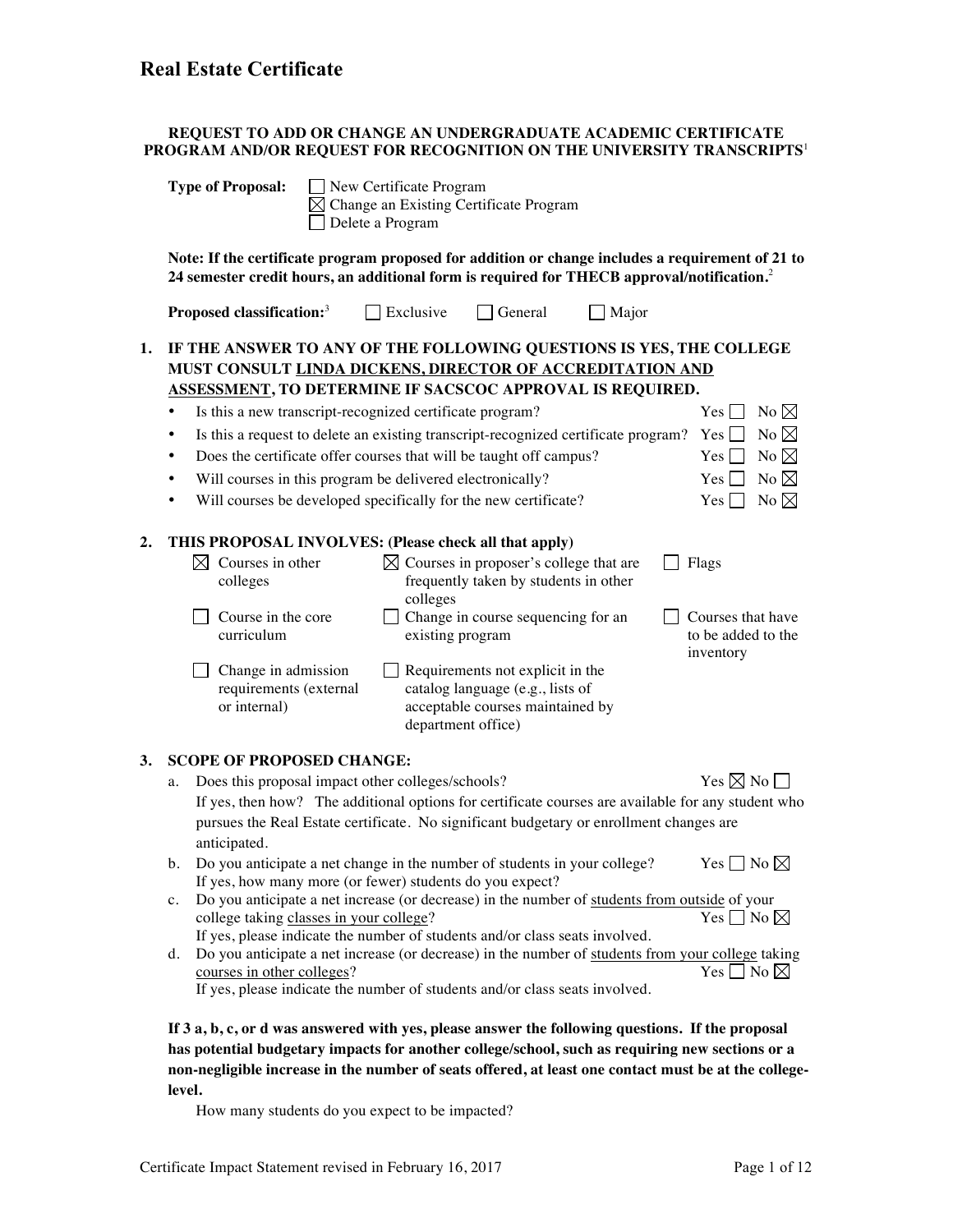Any student wishing to pursue the Real Estate certificate. There is no potential budgetary impact for another college/school; the new courses added were already accepted by the certificate but now have numbered topics; the GRG class was always accepted through its URB cross-list.

Impacted schools must be contacted and their response(s) included: N/A, no classes actually new to the certificate from different colleges are being added. Person communicated with: Date of communication:

Response:

**4. OFFICIAL CERTIFICATE NAME:** Undergraduate Certificate: Real Estate

#### **5. PROPOSED IMPLEMENTATION DATE**: **<sup>4</sup>** Fall 2018

- **6.** CIP CODE (administrative unit awarding the certificate):<sup>5</sup> 52.1501 Real Estate
- 7. **STATEMENT OF OBJECTIVE**:<sup>6</sup> Unchanged. Provide both McCombs and non-McCombs undergraduate students with the opportunity to have an officially recognized concentration in the study of real estate.
- **8. NUMBER OF STUDENTS EXPECTED TO RECEIVE THE CERTIFICATE EACH SEMESTER:** Unchanged. Twenty-five to thirty each year.
- **9. NUMBER OF HOURS REQUIRED FOR COMPLETION (Note: If the number of required hours is 21 to 24, THECB form is required**: 7 Unchanged. Eighteen.

#### **10. LIST FACULTY ON THE CERTIFICATE PROGRAM FACULTY COMMITTEE**. 8

| Name of<br>Faculty<br>Member | College/Department                             | Title at UT Austin                                                     | Highest Degree and<br>Awarding Institution |
|------------------------------|------------------------------------------------|------------------------------------------------------------------------|--------------------------------------------|
| Greg Hallman<br>(chair)      | McCombs/Finance                                | <b>Senior Lecturer</b><br>Director, Real Estate<br><b>Fund Program</b> | Ph.D., University of Texas<br>at Austin    |
| Paul Adams*                  | Liberal<br>Arts/Geography                      | Associate<br>Professor/Director,<br>Urban Studies Program              | Ph.D., University of<br>Wisconsin-Madison  |
| Jay Hartzell*                | McCombs/Finance                                | Program Chair/<br>Professor/REFIC<br>Director                          | Ph.D., University of Texas<br>at Austin    |
| Juan Miró*                   | Architecture                                   | Professor/Associate<br>Dean for Undergraduate<br>Programs              | M. Arch, Yale University                   |
| Paula Murray*                | McCombs/Business,<br>Government and<br>Society | Professor                                                              | J.D., University of Texas at<br>Austin     |
| William Way                  | McCombs/Finance                                | Senior Lecturer<br>Program Advisor, RE<br>Certificate                  | M.B.A., University of<br>Texas at Austin   |

**11. ACADEMIC COURSE REQUIREMENTS**<sup>.9</sup> Use this table to identify the courses that qualify for this certificate program.

Changes have been incorporated into this table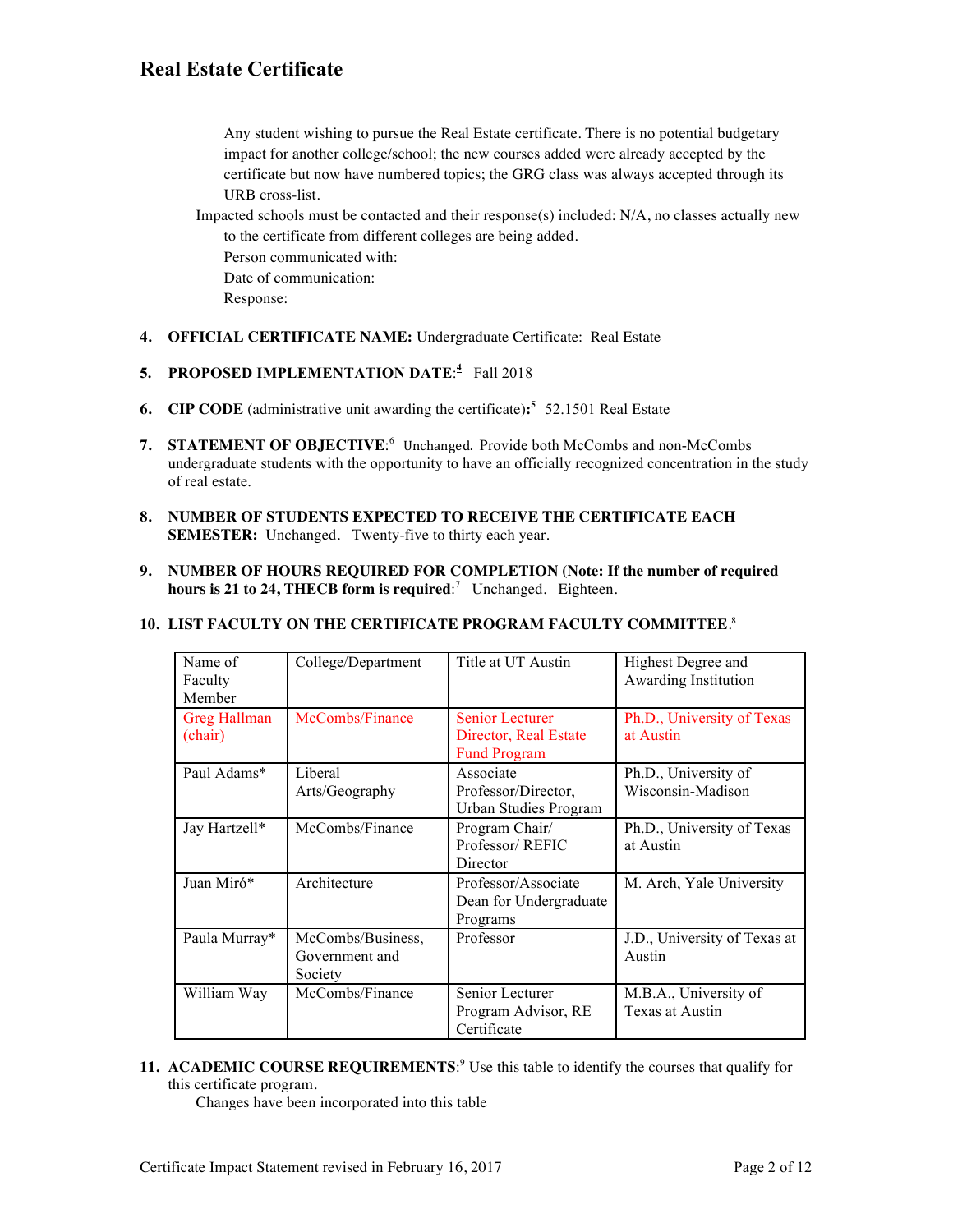|                  |                                                                                 | SCH <sup>10</sup> |  |
|------------------|---------------------------------------------------------------------------------|-------------------|--|
| Course           | Course Title                                                                    |                   |  |
| Abbreviation     |                                                                                 |                   |  |
| and Number       |                                                                                 |                   |  |
| #R E 358         | Introduction to Real Estate and Urban Land Development                          | 3                 |  |
|                  | (#prerequisite will change spring 2017 to: Accounting 310F or                   |                   |  |
|                  | 311 or 311H; and Finance 357 or 357H."                                          |                   |  |
| #R E 376G        | Real Estate Investment (#prerequisite: R E 358)                                 | $\overline{3}$    |  |
|                  | Four of the following courses (at least 6 hours from outside of the McCombs     | 12(3)             |  |
|                  | School; for students who complete the Real Estate Fund program at least 3 hours | each              |  |
|                  | from outside of the McCombs School):                                            |                   |  |
| #R E 360.1       | Taxation of Real Estate Investments (#prerequisite: R E 358)                    | course)<br>3      |  |
| or               |                                                                                 |                   |  |
| #ACC 378.5       | Taxation of Real Estate Investments (#prerequisite: ACC 311 or                  |                   |  |
|                  | 311H, and 312 or 312H, with a grade of at least C- in each;                     |                   |  |
|                  | upper-division standing.)                                                       |                   |  |
| or               |                                                                                 |                   |  |
| #ACC 326         | Financial Accounting—Intermediate (#prerequisite: ACC 311 or                    |                   |  |
|                  | 311H, and 312 or 312H, with a grade of at least C- in each; and                 |                   |  |
|                  | FIN 357 or 357H)                                                                |                   |  |
| #R E 378K        | Real Estate Finance and Syndication (#prerequisite: FIN 367 or                  | 3                 |  |
|                  | <b>RE358</b> )                                                                  |                   |  |
| #LEB 363         | Real Estate Law (#prerequisite: Thirty semester hours of                        | $\overline{3}$    |  |
|                  | undergraduate coursework, or consent of instructor)                             |                   |  |
| #ARE 323K        | Project Management and Economics (#prerequisite: C E 333T,                      | 3                 |  |
|                  | and M 408D or 408M)                                                             |                   |  |
| #ARE 358         | Cost Estimating in Building Construction (#prerequisite: A E                    | 3                 |  |
|                  | 335)                                                                            |                   |  |
|                  |                                                                                 |                   |  |
| #ARE 366         | Contracts, Liability, and Ethics (#prerequisite: A E 323K)                      | 3                 |  |
| #ARE 376         | Building Information Modeling for Capital Projects                              | 3                 |  |
|                  | (#prerequisite: A E 320L and 323K)                                              |                   |  |
| <b>ARC 308</b>   | Architecture and Society                                                        | $\mathfrak{Z}$    |  |
| #ARC 318K        | World Architecture: Origins to 1750 (#prerequisite: For students                | $\overline{3}$    |  |
|                  | in the School of Architecture, ARC 308 with a grade of at least                 |                   |  |
|                  | $\mathcal{C}$                                                                   |                   |  |
| #ARC 318L        | World Architecture: The Industrial Revolution to the Present                    |                   |  |
|                  | (#prerequisite: For students in the School of Architecture, ARC                 |                   |  |
|                  | 318K with a grade of at least C; for others, twelve semester                    |                   |  |
|                  | hours of college coursework is recommended)                                     |                   |  |
| #ARC 327C        | Urban Design History, Theory, and Criticism (#prerequisite: For                 | 3                 |  |
|                  | students in the School of Architecture, upper-division standing;                |                   |  |
|                  | for others, upper-division standing and consent of instructor)                  |                   |  |
| <b>#ARC 327E</b> | Alternative Real Estate Action (#prerequisite: Upper-division                   | 3                 |  |
|                  | standing)                                                                       |                   |  |
| <b>ARC 327F</b>  | American Dream: Status Quo and Alternatives                                     | $\overline{3}$    |  |
| #ARC 327R.3      | City as Form and Idea (#prerequisite: Upper-division standing)                  | 3                 |  |
| #ARC             | Global Housing Challenge (#prerequisite: Upper-division                         | 3                 |  |
| 327R.11          | standing)                                                                       |                   |  |
| #ARC             | Managing the Design Project (#prerequisite: Upper-division                      | 3                 |  |
| 327R.13          | standing)                                                                       |                   |  |
| #ARC             | Urban Land Institute Workshop (#prerequisite: Upper-division                    | 3                 |  |
| 327R.19          | standing)                                                                       |                   |  |
| #ARC 342E        | History and Theories of Landscape Architecture I                                | 3                 |  |
|                  | (#prerequisite: Upper-division standing; for students in the                    |                   |  |
|                  |                                                                                 |                   |  |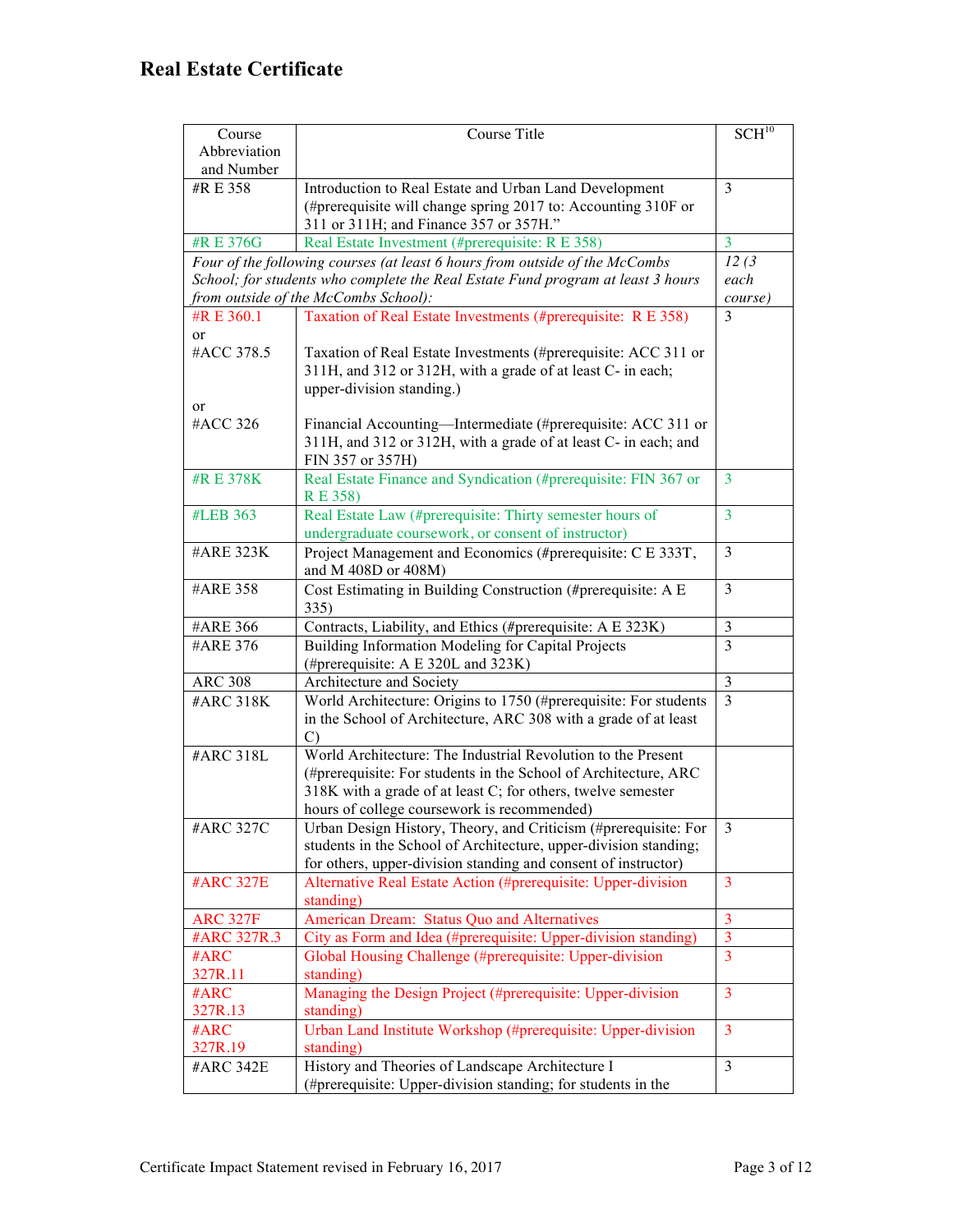|                 | School of Architecture, ARC 318L with a grade of at least C;    |              |
|-----------------|-----------------------------------------------------------------|--------------|
|                 | for others, consent of instructor)                              |              |
| #ARC 342F       | History and Theories of Landscape Architecture II               | 3            |
|                 | (#prerequisite: Upper-division standing; for students in the    |              |
|                 | School of Architecture, ARC 318L with a grade of at least C;    |              |
|                 | for others, consent of instructor)                              |              |
| #ARC 350R       | Topics in Design Theory [must be pre-approved]                  | 3            |
| #CRP 369K       | Principles of Physical Planning (#prerequisite: For students in | $\mathbf{3}$ |
|                 | the School of Architecture: ARC 560R with a grade of at least   |              |
|                 | C; for others, consent of instructor)                           |              |
| #ECO 334K       | Urban Economics (#prerequisite: ECO 420K with a grade of at     | 3            |
|                 | least $C-$                                                      |              |
| #ECO 334L       | Regional Economics (#prerequisite: ECO 420K with a grade of     | 3            |
|                 | at least $C-$                                                   |              |
| #FIN 377.3      | Security Analysis (#prerequisite: Credit or registration for    | 3            |
|                 | Finance 367 or 367Q, and consent of instructor)                 |              |
| <b>GRG 307C</b> | <b>Introduction to Urban Studies</b>                            | 3            |
| <b>GRG 310C</b> | Spatial Data and Analysis                                       | 3            |
| #GRG 337        | The Modern American City (#prerequisite: Upper-division         | 3            |
|                 | standing)                                                       |              |
| #GRG 356T.1     | The Culture of Cities (#prerequisite: Upper-division standing)  | 3            |
| #GRG 360G       | Environmental Geographic Information Systems (#prerequisite:    | 3            |
|                 | GRG 310C)                                                       |              |
| <b>URB 301</b>  | Introduction to Urban Studies                                   | 3            |
| #URB 354.7      | Vienna: Memory and the City                                     | 3            |
|                 | (#prerequisite: Upper-division standing)                        |              |

**12. OTHER CERTIFICATE REQUIREMENTS:** Students must satisfy the courses used to fulfill certificate requirements on the letter-grade basis, and maintain a grade point average of at least 2.00 in these courses.

Add requirement that all certificate coursework must be completed in residence.

#### **13. GIVE A DETAILED RATIONALE FOR CHANGE(S):**

- 1. Non-academic change: Remove "Undergraduate" and "Texas URE" when mentioning the Real Estate Certificate. *Rationale: Program is simplifying their center's branding, and moving away from using "Texas URE."*
- 2. Remove FIN 320F as a prerequisite course option; all students will take FIN 357. Adjust wording to reflect this change and make the requirements clearer. *Rationale: The foundational course for the certificate, RE 358, is being changed to* have an increased finance component. In preparation for this, all students will need to have the content in FIN 357 to be academically prepared for RE 358. The Finance department will offer another section of FIN 357 in order to accommodate the *increased demand. ACC 311 wasn't listed separately before as it is a prerequisite to* FIN 357, but with this change it is clearer to list the accounting requirement explicitly *for all students.*
- 3. Add recommendation that students take an introductory statistics course.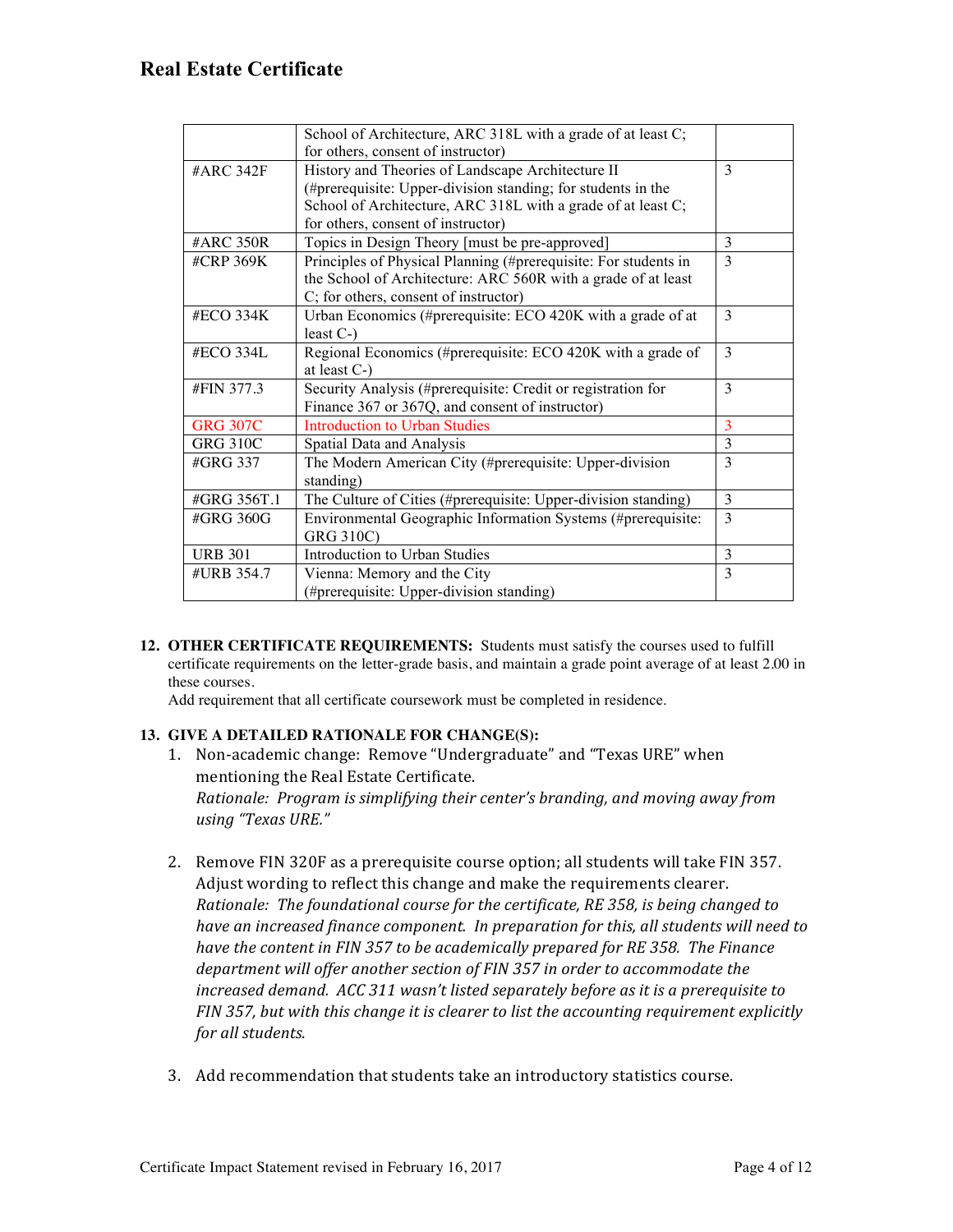*Rationale: FIN 357 (now being required, see #4 below) has a prerequisite of STA 309* Elementary Business Statistics, which will be waived for non-business Real Estate *Certificate students, along with B A 324. The certificate committee considers many of* the non-business students will have a statistics course from their home colleges/schools, and do not believe that an absence of stats credit will disadvantage *these students. However it is a good recommendation for all students to have an introductory statistics course.* 

- 4. Add specific information that students can apply for the certificate while taking the prerequisite accounting course, to then have access the finance prerequisite course. *Rationale: The change in requiring all students to complete FIN 357 as a prerequisite course results* in specific needs for timing of the application and acceptance into the *program.* The certificate program will make the admit decision before students *complete either of the pre-reqs, accounting or finance. The FIN 357 course is* restricted to students in the McCombs School, so non-business Real Estate Certificate students will need to be *identified* in enough time for them to receive registration *access.*
- 5. Non-academic change: Add statement about what criteria may be reviewed in the application process. *Rationale: Clarify for students the application criteria, so they understand what the* program has been looking for in the "overall academic record."
- 6. Change RE 376G to be a required course that all certificate students take; adjust the number of elective classes required. *Rationale: Real estate employers are now requiring candidates to have enhanced financial modeling skills for most entry-level positions. RE 376G will include the Excel modeling skills that certificate students need to learn.*
- 7. Re-do course requirements listing with these changes: Replace ACC 378.4 with ACC 378.5. Add new courses RE 360.1, ARC 327E, ARC 327F, ARC 327R.3, ARC 327R.11, ARC 327R.13, ARC 372R.19, GRG 307C. *Rationale: Creating a re-formatted course list makes it easier to see the changes in* ordering, requirements, and courses. ACC 378.4 was retired and replaced with ACC 378.5. GRG 307C is the same as URB 301, but available to non-URB majors; listing it separately makes it readily apparent to students that it can be taken. The other *classes used to be unnumbered topics courses, but have now been created as new numbered topics courses with content accepted for the certificate.*
- 8. Change eligibility for FIN 377.3 to Real Estate Fund program acceptance, no longer restricted to finance majors participating in REIT; remove FAP section. *Rationale: Non-business majors in the Real Estate Certificate may now apply to the REIT* Fund, which is being renamed "Real Estate Fund Program." Students participating in the FAP section of this course should not receive credit toward the *Real Estate Certificate program requirements, as the course contains no real estate*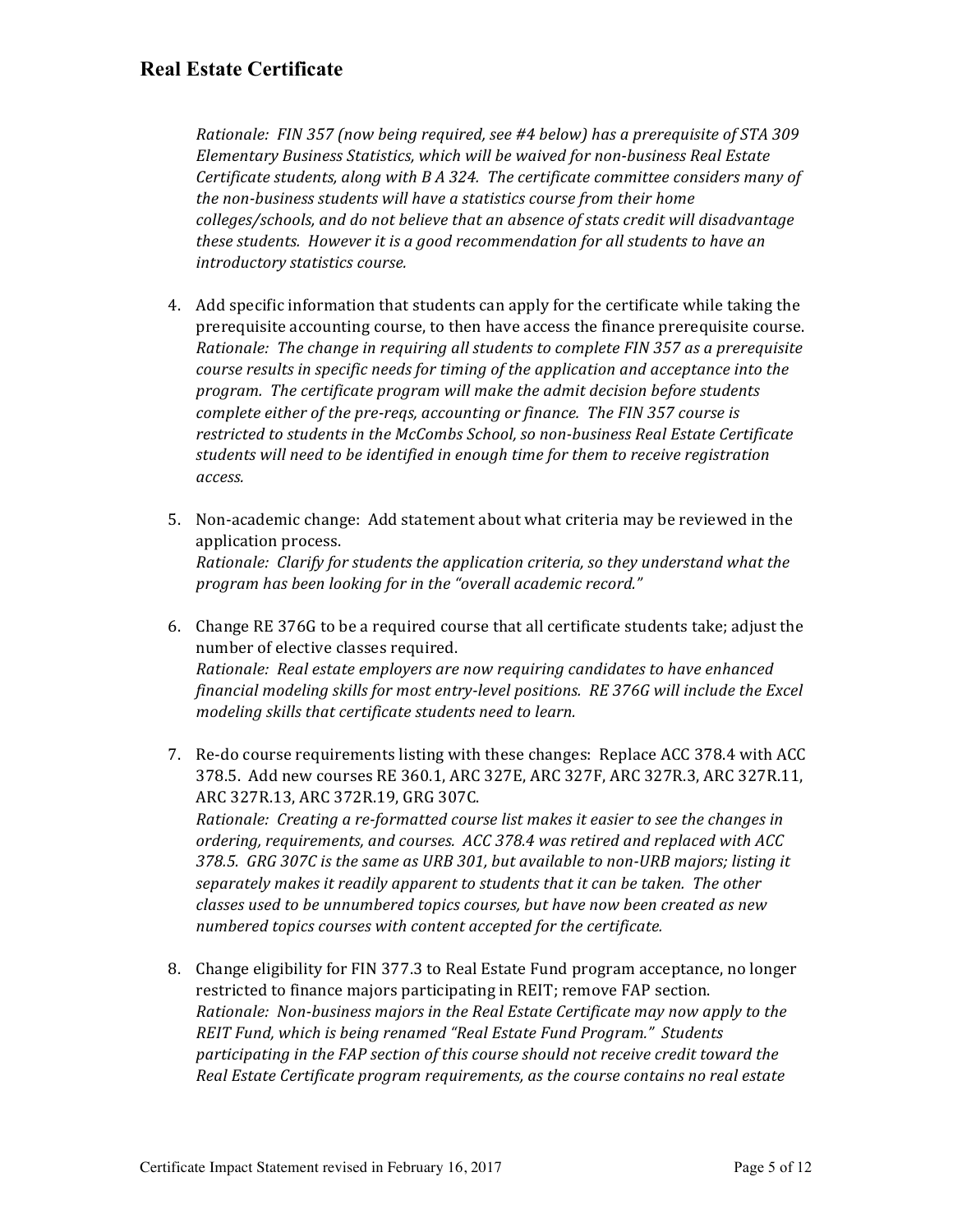*content.* It was originally included, when the program was launched, as a way to develop student demand for the real estate program.

- 9. Include that certificate prerequisites along with certificate requirements need to be taken on the letter-grade basis. *Rationale: Adding for clarification for students and consistency with the Business Minor.* The RE certificate program requires the prerequisites ACC 310F and FIN 357 to be taken for a letter-grade, as does the Business Minor which requires those courses *(or equivalents).*
- 10. Reword the ethics component section to reflect change in RE 358 content. *Rationale: An ethics component has been incorporated into RE 358, which is required for the certificate, and allows all students to complete the ethics component.* Removing "mandatory" from the title will help prevent students from thinking this is *an additional requirement beyond RE 358.*

#### **14. COLLEGE/SCHOOL APPROVAL PROCESS:**

| Department approval date: February 6, 2017 |                |                                     | Approved by whom: Undergraduate Program |
|--------------------------------------------|----------------|-------------------------------------|-----------------------------------------|
|                                            | Committee      |                                     |                                         |
| College approval date:                     | April 26, 2017 | Approved by whom: McCombs faculty   |                                         |
| Dean approval date:                        | April 26, 2017 | Approved by whom: Dean Jay Hartzell |                                         |

Please include a draft of the catalog copy immediately following the above form. If this is an update of an existing copy, the draft should be based on the text of the current catalog available at: http://catalog.utexas.edu/undergraduate/. **Strike through and replace (with underlines) only the specific language to be changed. Do NOT use track changes, and do not include hyperlinks in the catalog copy**. Submit form electronically to the Office of the General Faculty and Faculty Council at fc@austin.utexas.edu. For questions on completing this section, please contact Victoria Cervantes, fc@austin.utexas.edu, 471-5934 or Brenda Schumann, brenda.schumann@austin.utexas.edu, 475-7654.

• Catalogs > Undergraduate > Red McCombs School of Business > Minor and Certificate Programs > Real Estate Certificate

### **Real Estate Certificate**

The Undergraduate Real Estate Certificate program (Texas URE) offers degree-seeking undergraduate students from any major the opportunity to explore the commercial real estate industry, learn the basics of real estate financial analysis, and supplement their primary degree with an officially recognized certificate in real estate.

The Real Estate Certificate program requires 18 semester hours of coursework as described below; students must also complete the following prerequisite courses: ACC 310F (for non-business students) or ACC 311 (for business students), and FIN 357 (for all students). for nonbusiness students, Accounting 310F (may fulfill the quantitative reasoning flag) and Finance 320F; for business students, Finance 357.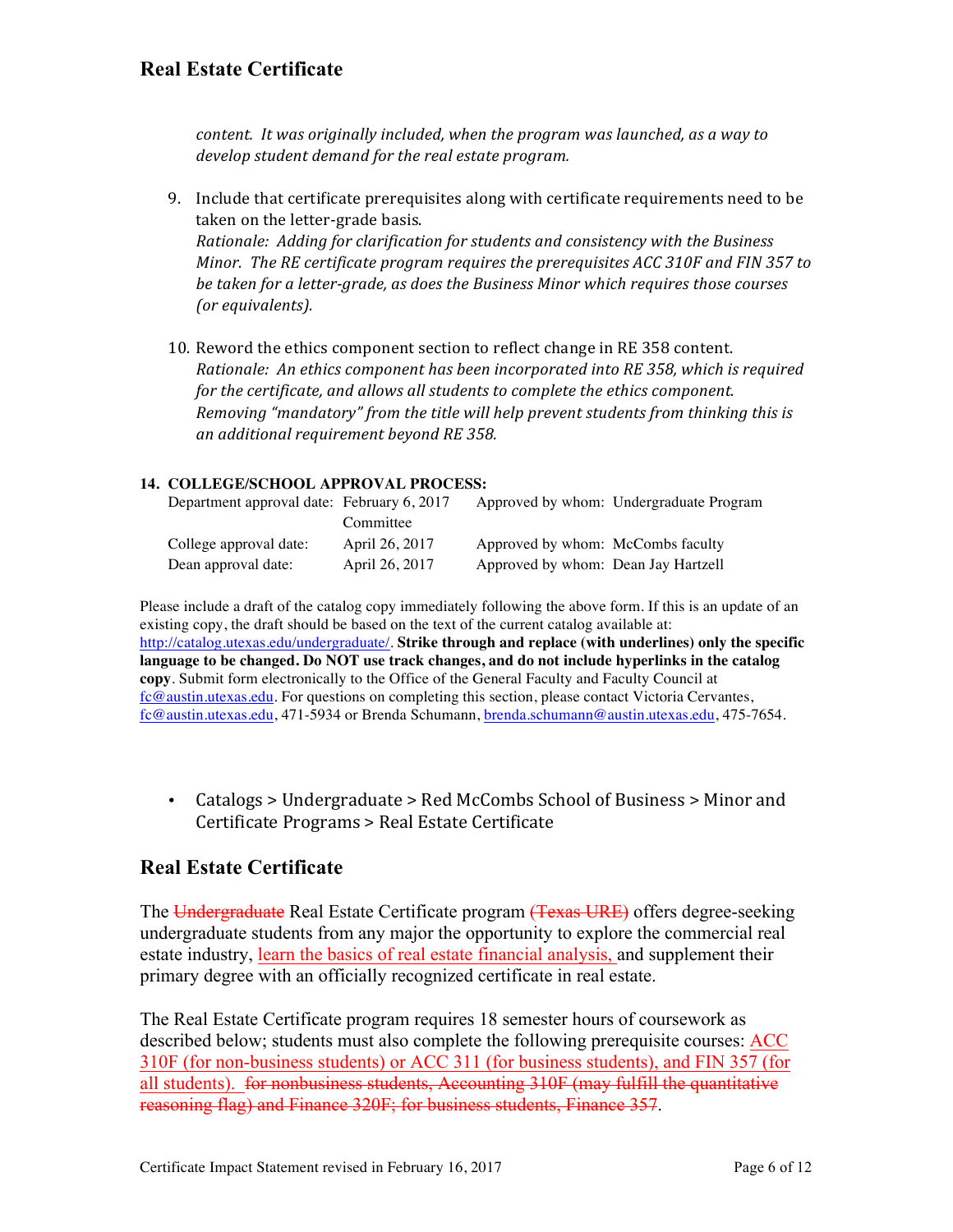In addition, nonbusiness students are strongly urged to complete Economics 301, or 304K and 304L, and a course in introductory statistics.

Upon obtaining credit or registration for ACC 310F or ACC 311 the designated prerequisite course(s), a student with upper-division standing may formally apply for conditional admission to the certificate program by the application deadline. Upon acceptance, non-business majors must request a registration waiver for FIN 357, the other prerequisite course. Admission to the program is based on students' overall academic record, including, but not limited to, hours and number of courses taken in residence, demonstrated interest in real estate, and overall UT grade point average and their performance in the required prerequisite course(s). The courses necessary to complete the Real Estate Certificate Texas URE may have additional prerequisites, and admission to the program and instructor approval are  $\frac{1}{15}$  required as  $\frac{1}{10}$  conditions of enrollment in some courses. At least half of the required certificate coursework must be completed in residence at The University of Texas at Austin.

The certificate requirements are:

- 1. R E 358 Introduction to Real Estate and Urban Land Development
- 2. R E 376G Real Estate Investment
- 3. Four of the following (at least 6 hours from outside of the McCombs School; for students who complete the Real Estate Fund program at least 3 hours from outside of the McCombs School):

*McCombs School of Business courses:*

- § Only one may be counted from: R E 360 (Topic 1: *Taxation of Real Estate Investments*), or ACC 378 (Topic 5: *Taxation of Real Estate Investments*) (for accounting majors and minors only), or ACC 326 Intermediate Accounting (for business majors only)
- § FIN 377 Advanced Investment Analysis (Topic 3: *Security Analysis)* (acceptance to the Real Estate Fund program required)
- LEB 363 Real Estate Law
- R E 378K Real Estate Finance and Syndication

### *Courses from other schools:*

- ARC 308 Architecture and Society (may fulfill the global cultures flag)
- ARC 318K World Architecture: Origins to 1750 (may fulfill the global cultures and writing flags)
- ARC 318L World Architecture: The Industrial Revolution to the Present (may fulfill the global cultures and writing flags)
- ARC 327C Urban Design History, Theory, and Criticism
- ARC 327E Alternative Real Estate Action
- ARC 327F American Dream: Status Quo and Alternatives
- ARC 327R (Topic 3: *City as Form and Idea*)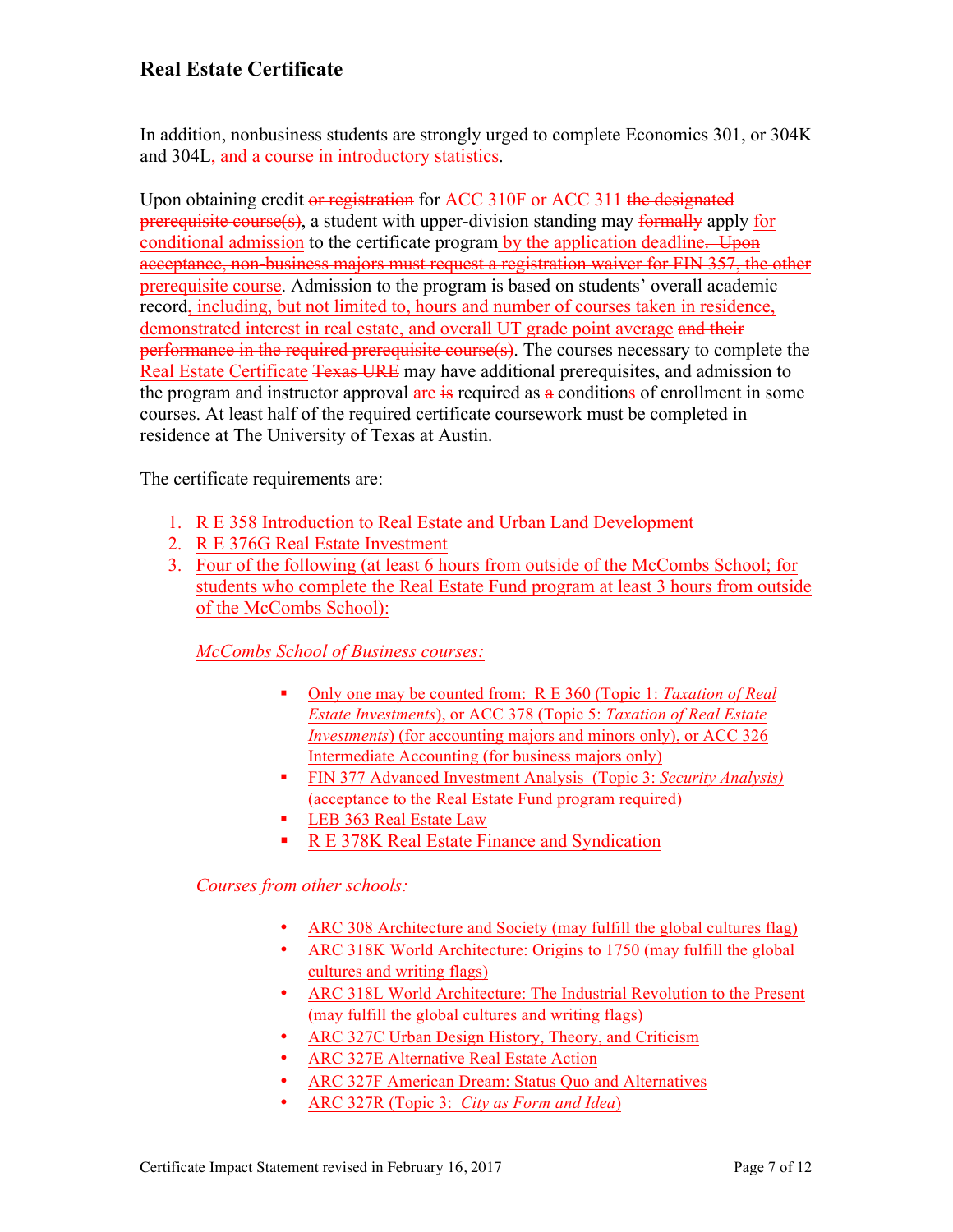- ARC 327R (Topic 11: *Global Housing Challenge*)
- ARC 327R (Topic 13: *Managing the Design Project*)
- ARC 327R (Topic 19: *Urban Land Institute Workshop*)
- ARC 342E History and Theories of Landscape Architecture I
- ARC 342F History and Theories of Landscape Architecture II
- ARC 350R (pre-approved topics only),
- ARE 323K Project Management and Economics
- ARE 358 Cost Estimating in Building Construction
- ARE 366 Contracts, Liability, and Ethics (may fulfill the ethics and leadership flag)
- ARE 376 Building Information Modeling for Capital Projects
- CRP 369K Principles of Physical Planning (may fulfill the writing flag)
- ECO 334K Urban Economics
- ECO 334L Regional Economics
- GRG 307C (or URB 301) Introduction to Urban Studies
- GRG 310C Spatial Data and Analysis
- GRG 337 The Modern American City
- GRG 356T Topics in Geography (Topic 1: *The Culture of Cities*) (may fulfill the cultural diversity in the United States flag)
- GRG 360G Environmental Geographic Information Systems (may fulfill the quantitative reasoning flag)
- URB 301 (or GRG 307C) Introduction to Urban Studies (for urban studies majors only) (may fulfill the cultural diversity in the United States flag)
- URB 354 Topics in Urban Society and Culture (Topic 7: *Vienna: Memory and the City*)
- 1. R E 358 Introduction to Real Estate and Urban Land Development
- 2. Two of the following:
	- a. R E 376G Real Estate Investment
	- b. R E 378K Real Estate Finance and Syndication
	- c. LEB 363 Real Estate Law
- 3. Three of the following:
	- a. ACC 378 Contemporary Accounting Topics (Topic 4: Real Estate *Accounting*) or ACC 326 Financial Accounting--Intermediate, for business majors only
	- b. ARE 323K Project Management and Economics, ARE 358 Cost Estimating in Building Construction, ARE 366 Contracts, Liability, and Ethics (may fulfill the ethics and leadership flag), ARE 376 Building **Information Modeling for Capital Projects**
	- e. ARC 308 Architecture and Society (may fulfill the global cultures flag), ARC 318K World Architecture: Origins to 1750 (may fulfill the global cultures and writing flags), ARC 318L World Architecture: The Industrial Revolution to the Present (may fulfill the global cultures and writing flags), ARC 327C Urban Design History, Theory, and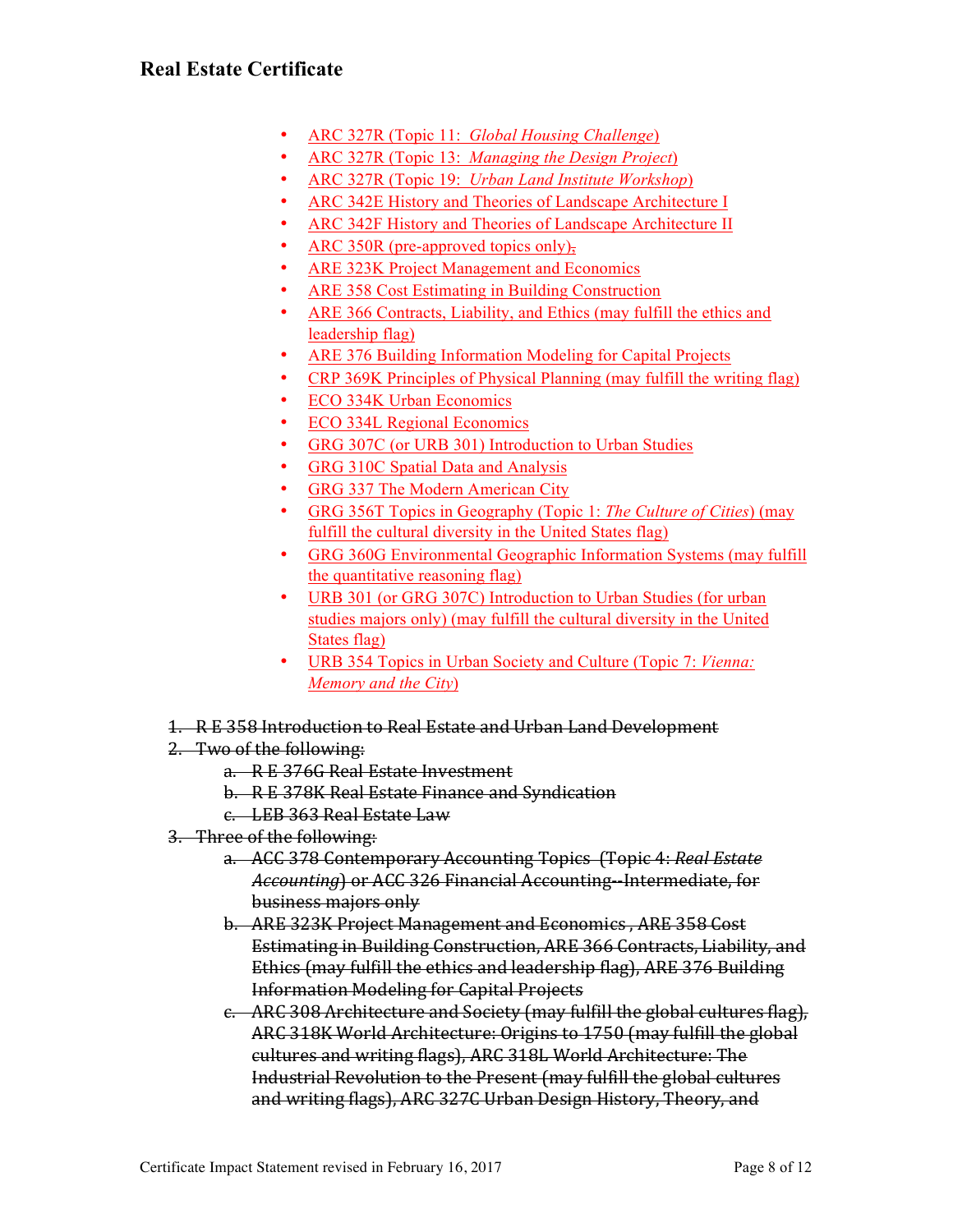Criticism, ARC 350R (approved topics), ARC 342E History and Theories of Landscape Architecture I, ARC 342F History and Theories of Landscape Architecture II

- d. CRP 369K Principles of Physical Planning (may fulfill the writing flag)
- e. ECO 334K Urban Economics, ECO 334L Regional Economics
- f. FIN 377 Advanced Investment Analysis (Topic 3: *Security Analysis)* (for finance majors in the REIT Fund Program or the Financial Analysis Program only)
- g. GRG 310C Spatial Data and Analysis, GRG 337 The Modern American City, GRG 356T Topics in Geography (Topic 1: *The Culture of Cities)* (may fulfill the cultural diversity in the United States flag), GRG 360G Environmental Geographic Information Systems (may fulfill the quantitative reasoning flag)
- h. LEB 363 Real Estate Law (for non-business majors only)
- i.  $R$  E 376G Real Estate Investment (for non-business majors only)
- i. R E 378K Real Estate Finance and Syndication (for non-business majors only)
- k. URB 301 Introduction to Urban Studies (for urban studies majors only) (may fulfill the cultural diversity in the United States flag), URB 354 Topics in Urban Society and Culture (Topic 7: *Vienna: Memory* and the City)

Other courses may be considered for approval if the topic is deemed appropriate by the Undergraduate Real Estate Certificate Pprogram office.

### **Other Certificate Requirements**

The student must satisfy the courses used to fulfill certificate prerequisites and requirements on the letter-grade basis. He or she must earn a combined grade point average of at least 2.00 in these courses.

### **Mandatory Ethics Education Component in the Texas Undergraduate Real Estate Certificate Program (Texas URE)**

The goals of the ethics education component are to ensure Real Estate Certificate this requirement are to educate Texas URE students understand regarding the importance of business ethics and expose them to best practices in ethical decision making. The University requires that all undergraduate students take at least one course with a substantial ethics component (an "ethics and leadership flag"). Our intent is to take this further and expose students to ethical issues within a business and/or real estate context. Students will may fulfill the Real Estate Certificate program's ethics education requirement component upon completion of R E 358 Introduction to Real Estate and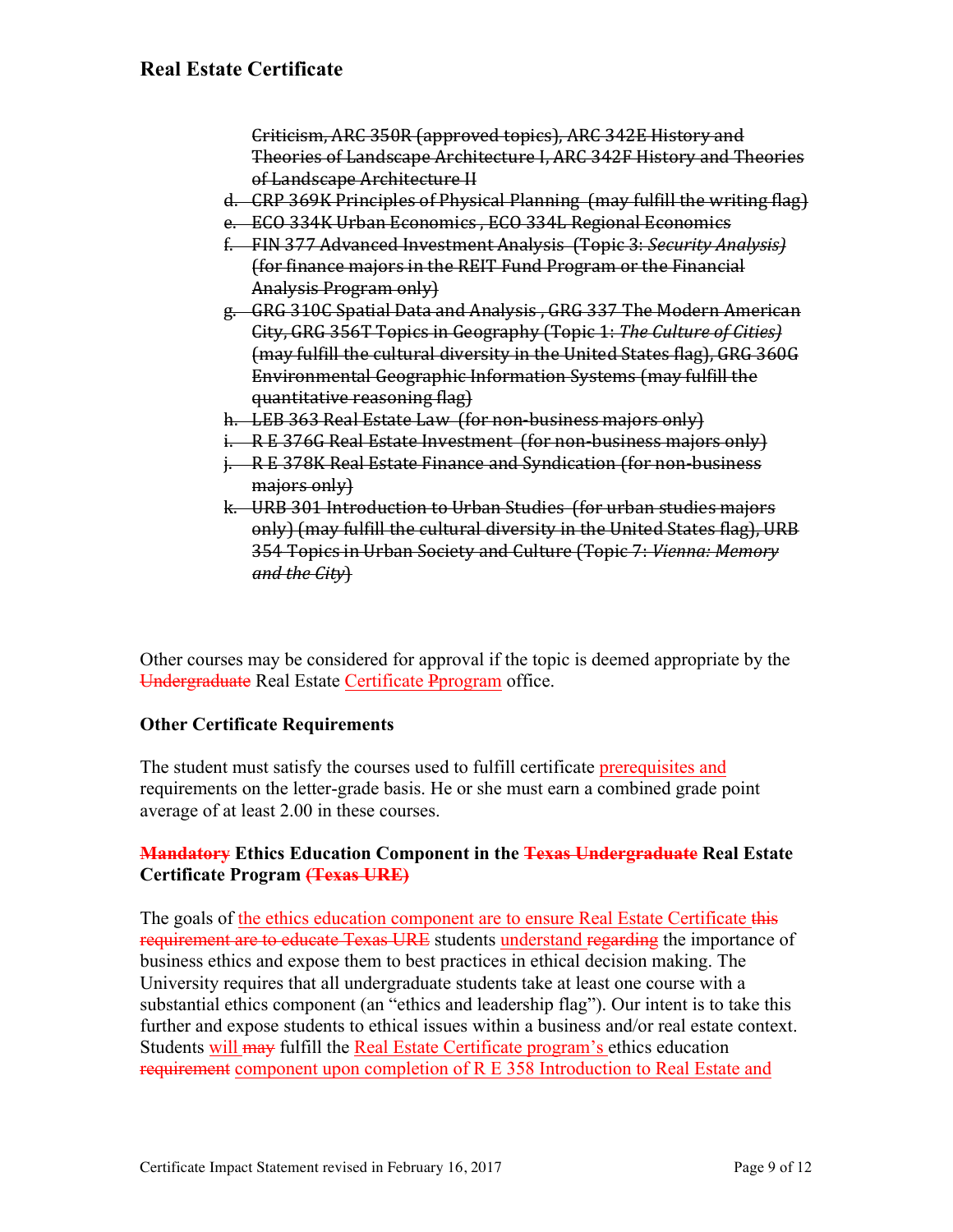Urban Land Development, which contains a significant ethics component (delivered via lecture, discussion, and/or case analysis).

Additionally, Real Estate Certificate students have the opportunity to take their ethics education further, through a variety of methods:

### **1. Video Delivery**

Texas URE students may fulfill the ethics education requirement by viewing a selection of videos and then either answering related discussion questions or doing further research on a topic of interest within the field of ethics.

The McCombs School of Business has produced an award-winning video series entitled, "Ethics Unwrapped," (http://ethicsunwrapped.utexas.edu/). Each five- to seven-minute video in the series is accompanied by a written transcript, discussion questions, and an extensive reading list. Students may view this selection of videos and then answer related discussion questions.

### **2. Classroom Delivery**

Texas URE sStudents may complete fulfill the ethics education requirement by completing Professor Paula Murray's Legal Environment of Business LEB 363 course (Real Estate Law). This course contains a significant ethics component, which is delivered via a variety of methods (e.g., lecture, discussion, and case analysis).

### **3. Panel Discussion or Speaker Series**

Texas URE sStudents may fulfill the ethics education requirement by attending attend a panel discussion or speaker series with industry professionals who discuss their personal/professional exposure to ethical dilemmas and ethical best practices within the real estate industry.

### **4. Other**

Texas URE sStudents may do further research on a topic of interest within the field of ethics by completing a faculty-supervised ethics project or paper, which has been preapproved by the program administration. fulfill the ethics education requirement by alternative means, as approved by the Program Advisor. This may include a preapproved, faculty supervised ethics project or paper.

### Final Transcript Certification

Students must request transcript certification by emailing the program administration adviser at the time of application for graduation or upon completion of the program requirements, whichever is later. Students have up to one year after graduation to complete the certificate program for transcript purposes. A maximum of nine 9 hours of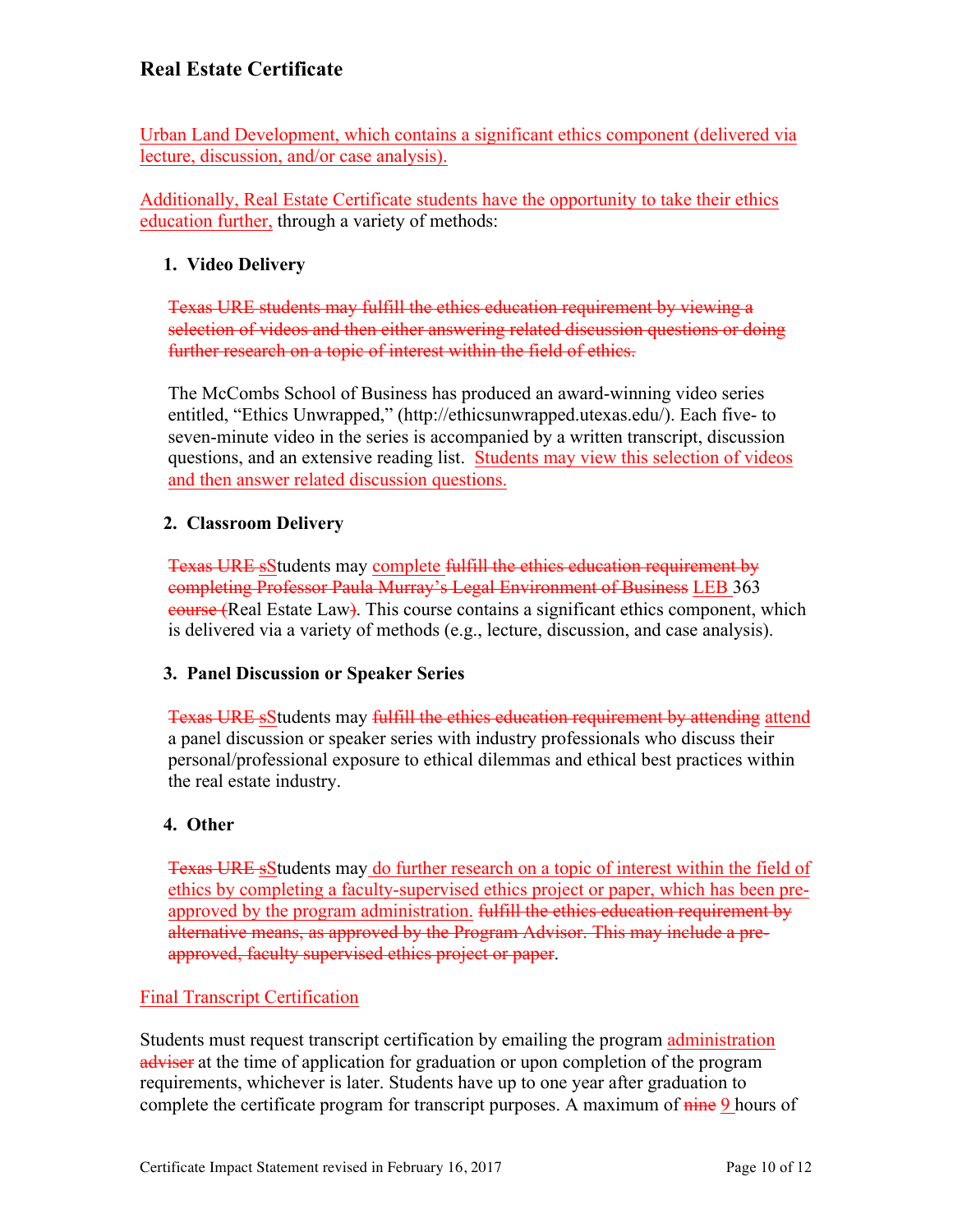certificate coursework may be taken after the student has earned the undergraduate degree.

#### <sup>1</sup> **Minimum Criteria for Certificate Recognition on the Transcript:**

- a) The transcript-recognized undergraduate academic certificate program must be completed in conjunction with or within one year of completion of an undergraduate degree at The University of Texas at Austin; students pursuing an integrated undergraduate/graduate program must complete the requirements for the certificate within one year after completing the undergraduate requirements of their program. A maximum of nine credit hours in the certificate program may be taken after completion of the undergraduate degree.
- b) Transcript-recognized undergraduate academic certificate programs must require a minimum of eighteen hours of certificate course work, but not more than twenty-four hours.
- c) At least half of the required coursework in the certificate program must be completed in residence at The University of Texas at Austin.
- d) A student may **not** earn a certificate in the same field of study as his or her major, and at least one course required in the certificate program must be outside the requirements of the major. However, courses in the certificate program outside the major may fulfill other degree requirements such as general education requirements or required elective hours.
- e) Students apply for transcript recognized undergraduate academic certificates at the time they complete their undergraduate degree or the certificate program, whichever comes later. Transcript recognition is awarded at that time.

 $2$  To add a certificate program that requires 21 to 24 SCH's OR to increase the number of hours of an existing certificate program from 20 or less to 21 to 24 SCH's, complete the THECB Certificate Program Certification Form and submit it to the provost's office, lydia.cornell@austin.utexas.edu. To change the number of required hours for certificates currently requiring 21 to 24 SCH's, complete the THECB Request to Change Semester Credit Hours Form and submit it to the provost's office,

lydia.cornell@austin.utexas.edu. Certificate programs that require 20 or fewer SCH's do not require THECB forms.

<sup>3</sup> **EXCLUSIVE**: of *exclusive* application and of primary interest only to a single college or school ("no protest" period is *seven calendar days*); **GENERAL**: of *general* interest to more than one college or school (but not for submission to the General Faculty) ("no protest" period is *fourteen calendar days); major* legislation must be submitted to the General Faculty for adoption ("no protest" period is *fourteen calendar days).*

<sup>4</sup> Transcript-recognized minors will not appear on the University transcripts until next catalog.

<sup>5</sup> Use the federal CIP code selector site to pick a code, http://nces.ed.gov/ipeds/cipcode. After all other areas of this form are completed, forward a copy to the Office of Institutional Reporting, Research, and Information Systems (IRRIS) IRRIS\_data\_request@utlists.utexas.edu with a request to verify the CIP code ("CIP CODE" in the subject line). Include your contact information, so an IRRIS member may contact you with any questions.

<sup>6</sup> Include heading in *Undergraduate Catalog* where changes will be made.

<sup>7</sup> See footnote 1b above: 18 to 24 hours are required. See footnote 2 above for THECB requirements if over 20 hours.

 $8$  For inclusion on transcripts, the faculty committee must have a minimum of five members and at least  $2/3$ of the committee must be tenured or tenure-track.

Note with an asterisk those faculty members who are tenured or tenure-track. Please also note the program chair who will be responsible for authorizing the students' certificates. Specify changes to the committee membership by noting those no longer on the committee and those added to the committee. *(Add and delete rows as needed.)*

<sup>9</sup> Note with an asterisk (\*) courses that would be added if the certificate program is approved. Specify changes to the qualifying courses by noting those no longer qualifying and those now qualifying. *(Add and delete rows as needed.)* If the course numbers and titles change on a regular basis, please indicate the types